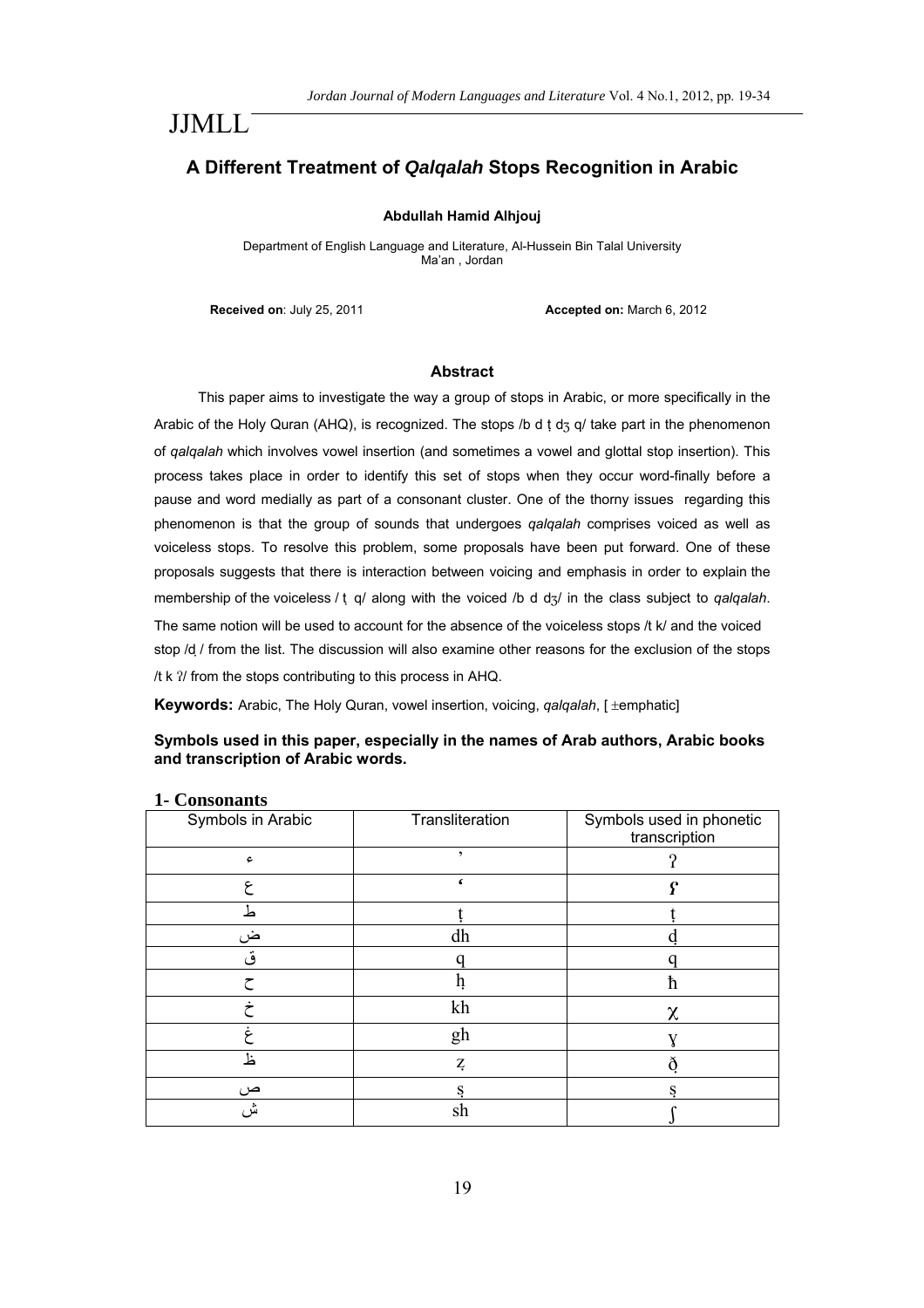| الفتحة<br>or short \    |  |
|-------------------------|--|
| Long                    |  |
| الكسر ة                 |  |
| الكسرة when preceded by |  |
|                         |  |
| مزرتمة                  |  |
| الضمّة when preceded by |  |
|                         |  |

#### **2- Vowels**

### **1- Introduction**

It is noticeable that the quality of some sounds changes depending on the position of the sound in the syllable/word. That is, some sounds become phonetically weaker and more susceptible to change when occurring word-finally or as part of consonant clusters than when occurring word-initially and in non-cluster positions. Stops are examples of these sounds. Donegan (2002, 57-82) states that "stops in final position are more susceptible to devoicing than stops in initial or medial position". Roach (2005, 75) notes that when a plosive precedes another plosive in a cluster as the /g/ and /k/ in the words 'rugged' and 'smoked', the release of the first plosive is achieved "without plosion and is therefore practically inaudible". Tench (2001, 257-276), in a study on the misperceptions of adult Korean learners of English, concludes that "consonants were mainly misperceived in word-final position''. Among consonants, "the evidence points unmistakably to obstruents in final positions as the greatest problem for Koreans listening to English"(Ibid). In general, obstruents (plosives, fricatives and affricates) are examples of these sounds that are difficult to recognize by themselves when occurring in certain positions, i.e. prepausal- word final positions and as part of consonant clusters. Dosuna (2011, 97-106) notes that consonants in closed syllables and at the end of syllables are more prone to "weakening (lenition, backgrounding) processes".

Alshāyib (1999, 155-156) explains some positions in which Arabic stops may become incomplete. In the word /katabtu/ 'I wrote', the stops /b/ and /t/ are incomplete since the two stops follow each other without a vowel intervening. The /b/ of this word lacks the release phase and /t/ lacks the closure phase since the release phase of /b/ and the closure phase of /t/ are achieved simultaneously.

Different languages apply different techniques to guarantee the identification of these sounds in these positions. English, for example, varies the prestop- vowel length to help recognize the voicing of a final stop. This phenomenon is well documented in English. Grandgent's (1895), Lisker's (1957), Raphael's et al. (1980), Gonet's (2001), Jacewicz's et al. (2007), and Sokolovic-Perovic's (2009) are just a few of the numerous works done to investigate the way speakers and listeners of English distinguish, for example, between voiced and voiceless stops in prepausal final positions and in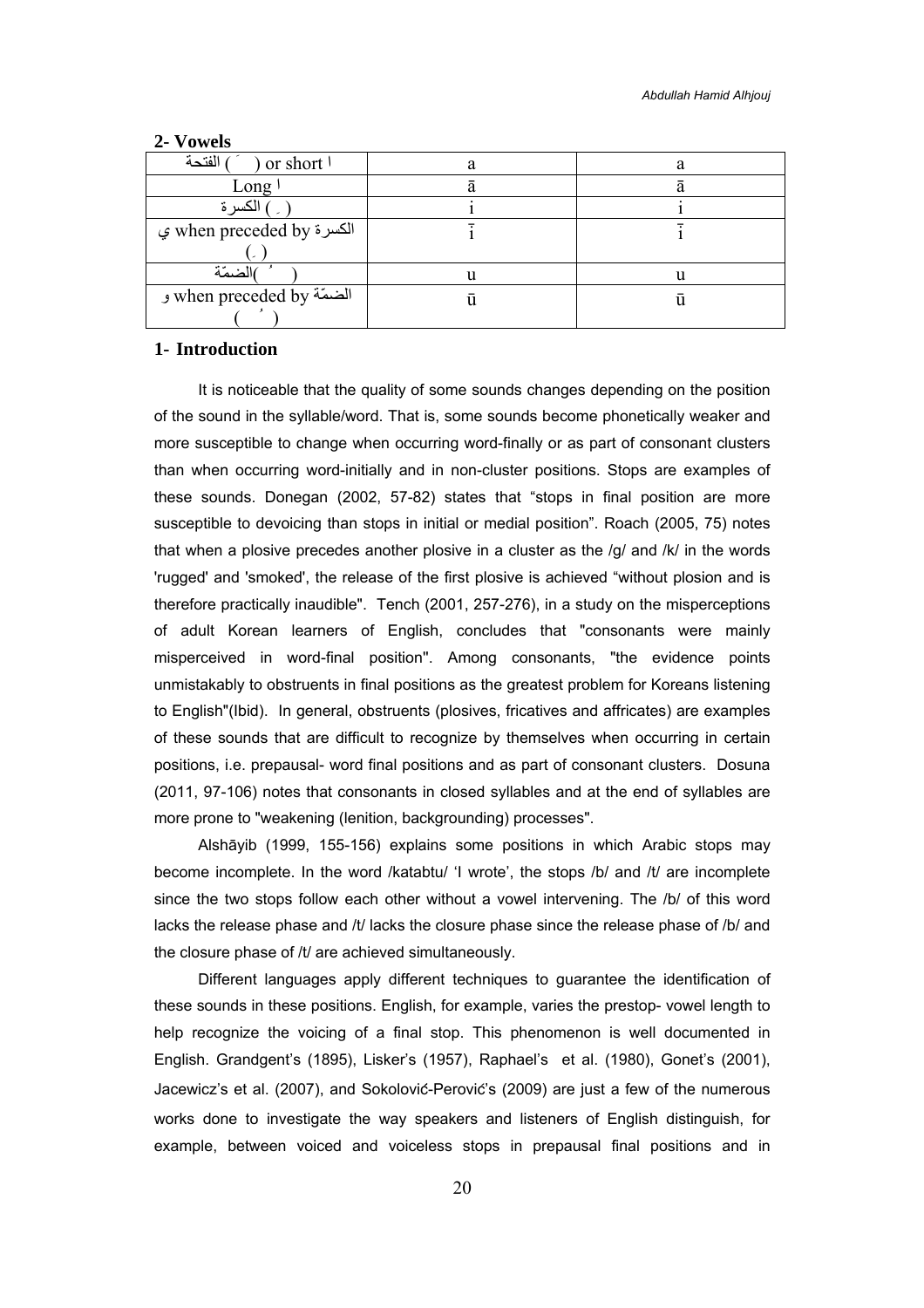consonant clusters. The role of factors such as voice onset time (VOT), stop closure duration, vowel duration, syllable duration, final consonant duration, and vowel plus final consonant duration in the recognition of the final (stop) consonants has been studied. The supremacy of the role of the preceding vowel duration over other factors is noted by several researchers (Lisker 1957, Ghanem 2010)<sup>1</sup>.

Some varieties of Arabic, e.g. the Arabic of the Holy Quran (AHQ) which is the chief concern of this paper, use a different technique to recognize some stop sounds, i.e., the sounds of *qalqalah*: [b d d<sub>3</sub> t q]. The incomplete stops referred to above by Alshāyib (1999, 155-156) are made complete by the application of qalqalah in AHQ. This is achieved by inserting a short vowel after /b/ in the word /katabtu/ yielding the form [kataba tu], and this guarantees the full articulation of both stops.

#### **2- Qalqalah in AHQ**

### **2-1 Introduction**

Since the phenomenon of *qalqalah* is mainly unique to the recitation of the Quran, it is important to give an idea about some of the major characteristics of learning and reading the Holy Quran. This seems important since it can help understand the justification for the occurrence of this phenomenon in AHQ. Reading the Holy Quran is different from reading any other Arabic text. This being the case, professional reciters of the Holy Quran, through acquiring the science of 'Tajwid'<sup>2</sup>, are noticed to take utmost care to ensure that every sound is articulated at the right point, and that each segment takes its due time and not articulated in haste to avoid any loss of its distinctive articulatory features. Ordinary Muslims are also recommended to do this to the best of their knowledge and ability. This is taken as a religious duty since reading verses of the Holy Quran is an obligatory part of the daily prayers, and reading the Holy Quran on its own is an act of worship for Muslims. As referred to above, one of the distinguishing features of reading the Holy Quran is the application of *qalqalah*.

Another important characteristic of reading the Holy Quran which helps preserve the way it is read and prevents any changes in the pronunciation of sounds of the Holy Quran is the importance of oral transmission in reciting and memorising this book. The literal meaning of the word Quran is recitation, reading or something read. "The science of tajwid is itself mainly transmitted orally, the student imitating and practicing the sounds produced by the teacher" (Nelson, 2002: 15). The words together with the sounds of the Holy Quran are memorized verbatim. This orality tradition in learning and teaching the

 $\overline{a}$ 1 Research shows that vowel length in Arabic is arbitrary and is not correlated with the voicing of the consonant preceding or following the vowel. Flege and Port (1981) conclude that the duration of vowels in (Saudi) Arabic did not vary significantly depending on the voicing of the following stop.

<sup>2 &</sup>quot;[the] art of reciting the Koran, Koran reading (in accordance with established rules of pronunciation and intonation" (Wehr, 1974).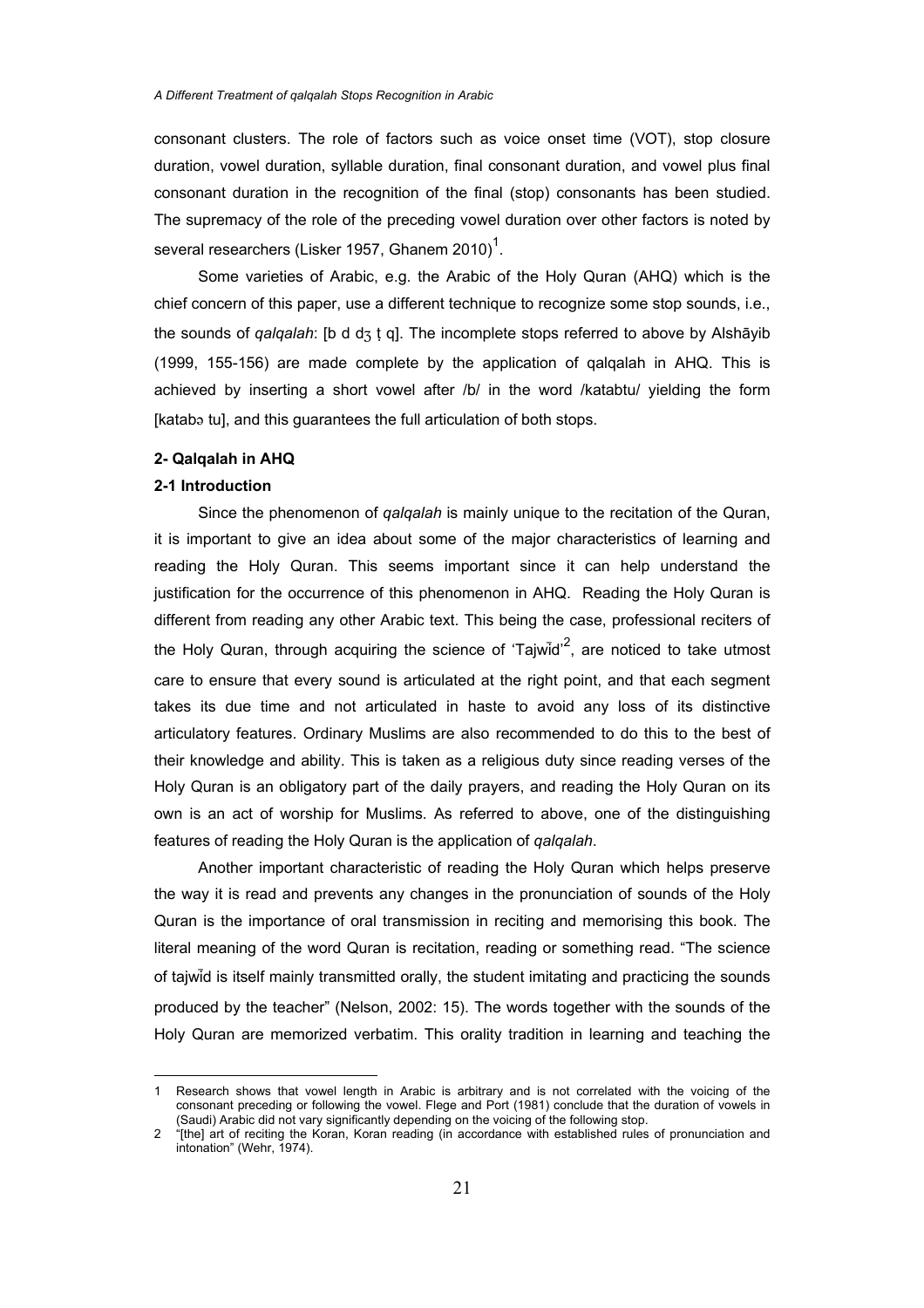Holy Quran is of key importance since it prevents any changes in the features of the sounds in the Holy Quran."Tajwid is the system which codifies the divine language and accent of Quranic recitation in terms of rhythm, timbre, …and phonetics" (Nelson, xvii).

#### **2-2 Meaning of** *qalqalah*

The word *qalqalah* is derived from the verb 'qalqala' which literally means '(he/it) moved it/caused to move it'. It also means '(he) sounded/voiced/ made a sound' (Ibn Manzūr, 1992). Technically speaking, it refers to the insertion of a short vowel after a number of stop sounds in the recitation of the Holy Quran. Clearly, both the general and the specific meanings apply to *qalqalah* as a sound phenomenon since, as will be discussed at length below, it is made sure that at the end of the articulation, the organs of speech of /b d t d<sub>3</sub> q/ **move** away from each other, and this results in the sound in each case being heard clearly and not confused with any preceding or following sound. The results of moving the articulators away from each other are: ensuring the completion of the stop articulation and the production of a short vowel sound, and in some cases this vowel is followed by a consonant, that is, a glottal stop.

In addition to the term *qalqalah*, another term was used to describe these five stop sounds: 'alhurūf almushrabah' (Sibawayh, 1991: 174, Ibn Jenni, 1993: 63). Alhurūf is an alternative word used mainly by Arab classical linguists to refer to sounds. 'Almushrabah'<sup>3</sup> means that they are mixed with sounds that are different from them in type/nature (Bishr, 2000: 379) since these five sounds are consonants, whereas the sounds that accompany them are vowels.

#### **3- The phenomenon of** *qalqalah*

 $\overline{a}$ 

The issues that will be investigated in this section include the reasons that call for *qalqalah*, the number of the stops eligible to take part in *qalqalah*, and the positions of the word in which the aforementioned five sounds are subject to *qalqalah*. The discussion will also consider the common characteristics among these five sounds, e.g. being stops, and why the stop sounds like the plosives /d /, /t/, /k/ and / $\gamma$ / are not subject to *qalqalah*, and how the sounds /q/ and /t / with their features in Modern Arabic are seen problematic members of this group.

As mentioned above, *qalqalah* is needed to ensure that the aforementioned five stops in pre-pausal word final positions and in word-medial positions before another consonant, where no vowel intervenes, are articulated fully to be recognized correctly and not confused with any other sound. This can be achieved partly by guaranteeing "full voicing of the consonant" at hand (Mitchell, 2004). The other reason that calls for the

<sup>3</sup> One of the uses of this word is to describe colours. When one says that this colour is "حمرة مشرب بياض " [bajādun mushrabun homrah], it means 'white mixed with red" (Ibn Manzūr, 1992).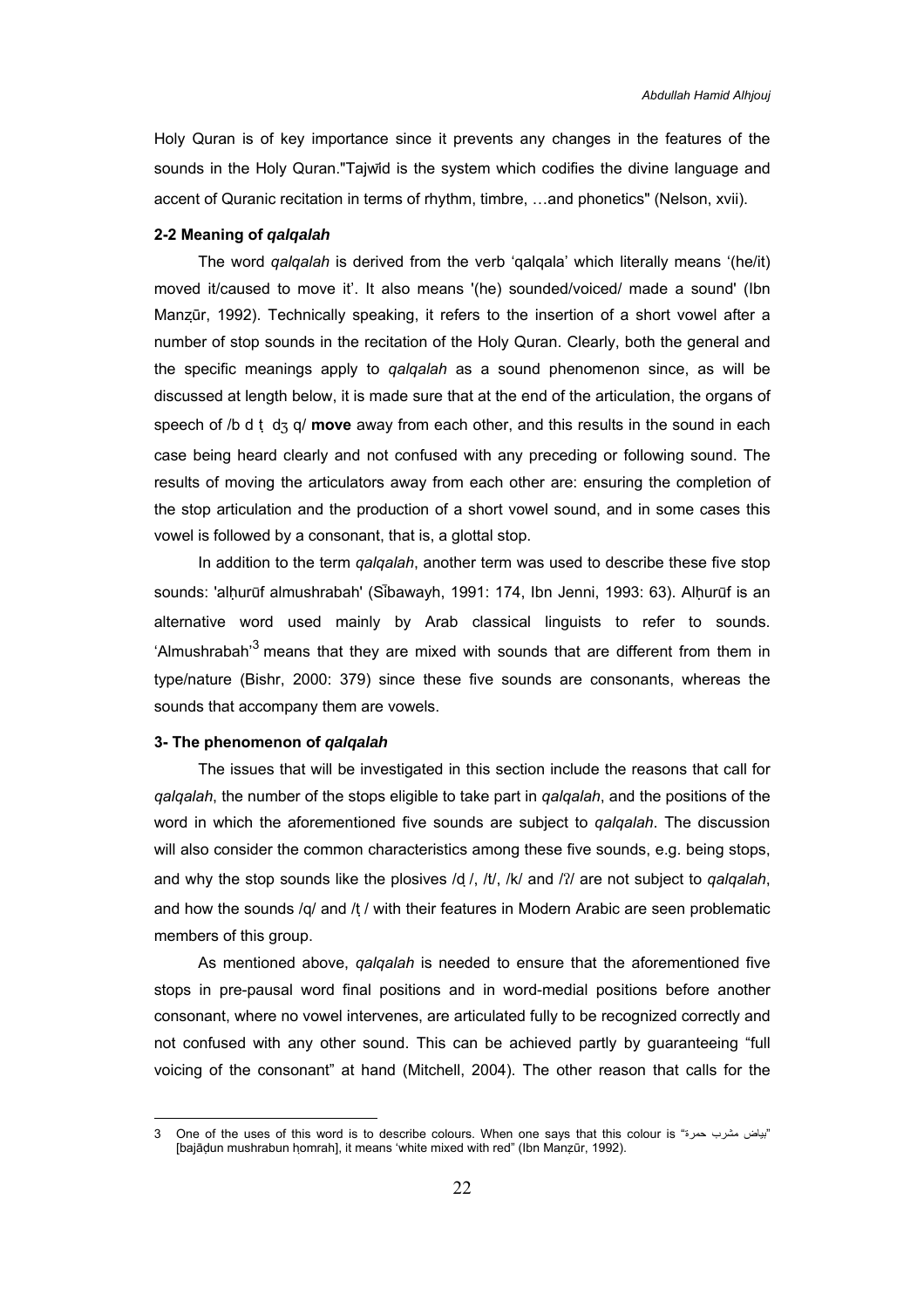existence of such phenomenon is that speakers of Arabic find it annoying to pause at a stop with no means for the air imprisoned behind the articulation points to exit. Consequently, a vowel, no matter how short it is, is the best means for exiting the captive air in this situation.<sup>4</sup>

 In the majority of sources on *qalqalah*, it is stated that the number of sounds that contribute to this process is five: / b d t d  $\frac{1}{3}$  q /. Nevertheless, some scholars in linguistics and in qira'at, i.e., the different styles of Quranic pronunciation, have suggested including some of the remaining stops in Arabic in the list. Almubarrid (1978: 332) adds /k/. Ibn Aljazari (1998) says that Sibawayh mentioned /t/ as one of these sounds.<sup>5</sup> Almar'ashi  $(2008)$  includes the glottal stop  $/$ ?/ in word final prepausal positions only, since, according to him, it is a voiced stop, the features that it shares with other *qalqalah* sounds. //, in this position, must be articulated with some exaggeration lest it be weakened. 'Amayrah (1994) suggests including the emphatic voiced alveodental plosive /d  $i^6$  and the glottal stop / $2$ /. Others go as far as considering some non-stop obstruents and even sonorants increasing the number to eleven.

The majority of authorities in qira'at do not consider as *qalqalah* sounds any other than the five sounds already mentioned. Ibn Aljazari (1998), for example, offers reasons that explain his disagreement with considering /k/ and /?/ as *qalqalah* sounds. In all cases, it seems logical to assume that the factor that determines whether a sound is subject to *qalqalah* or not is whether it is subject to this process in the performance of professional reciters of the Holy Quran, simply because learning reciting the Holy Quran has been done orally: a large group of people relate it to another group down a continuous chain to the Prophet Muhammad, Peace be upon him. Both past and present reciters of the Holy Quran did/do not insert a vowel or a glottal stop after prepausal or preconsonantal /t/, /k/, /d/, /?/, /f/, / $\delta$ /, /z/, or /l/. As the analysis below will show, the five sounds / b d t  $\text{d}_3$  q / share certain characteristics that qualify them to form a natural class, and that other sounds particularly the remaining stops of Arabic lack certain features or have extra ones that divest them membership in this class of sounds.

The sounds / b d t d<sub>3</sub> q / are subject to *qalqalah* when they occur word-finally before a pause, e.g., لهب /lahab/ → ['lahab<sup>a</sup>?] 'flame', and the bilabial stop here is said to

<sup>4</sup> This is not to claim that speakers of Arabic in every day speech use *qalqalah* but we can notice a similar strategy that they use in breaking consonant clusters in words like بطن /batn/ in which a vowel is inserted giving [batin]. However, the vowel inserted in this form of Spoken Arabic is a full vowel and not like the very short and incomplete vowel sounds that accompany *qalqalah* stops in AHQ.

<sup>5</sup> I could not find /t/ among the *mushrabah* sounds in Sibawayh's *Alkitab.*

<sup>6</sup> Sibawayh (1991, vol. 4, p. 574) and following classical linguists classified /d/ as a voiced fricative not a plosive.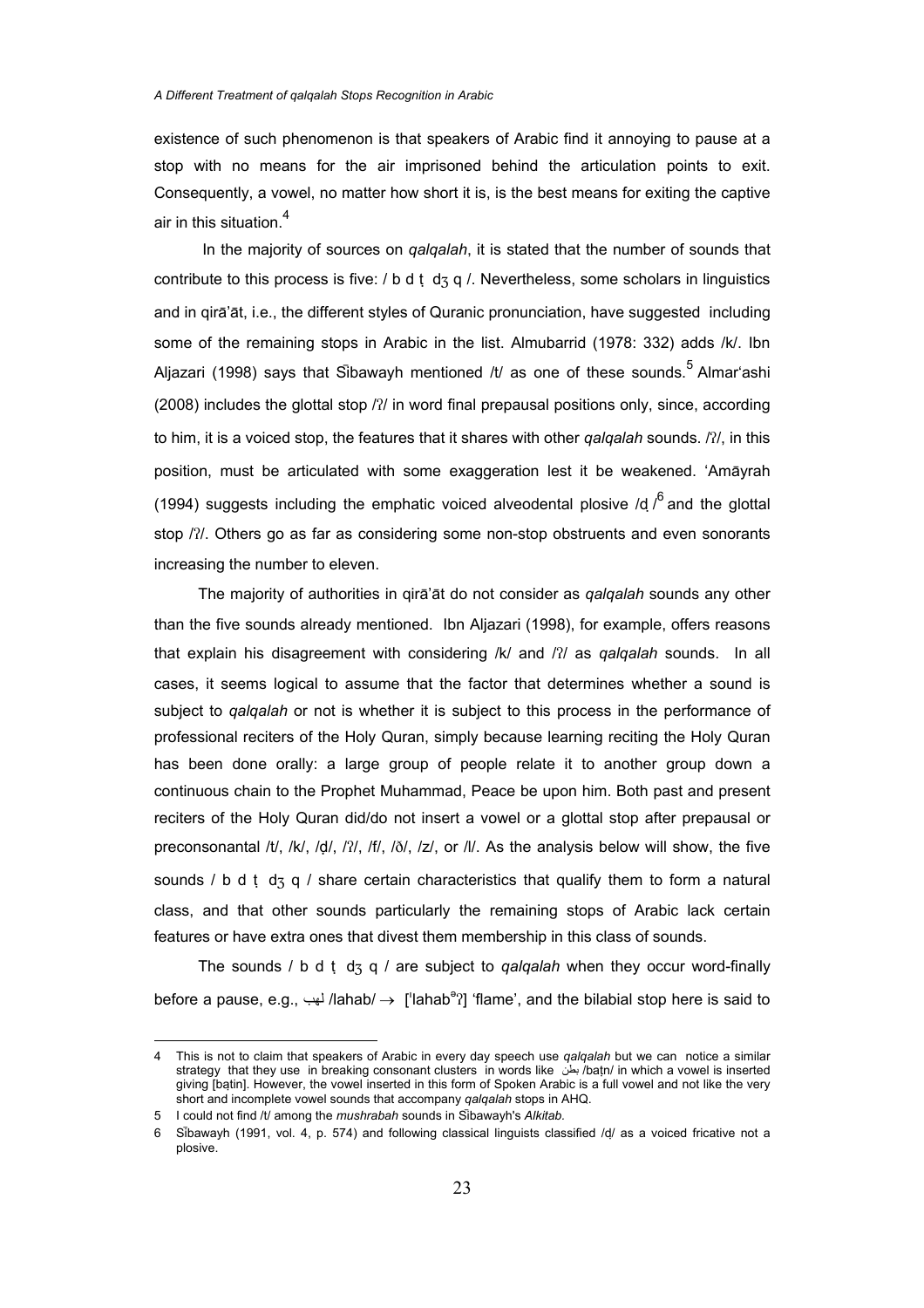be subject to major *qalqalah*. 7 The other position is word-medial before another consonant when the stop and the following consonant are not separated by a vowel, e.g. قبل /qabl/ →[qab<sup>ə</sup>l] 'before', and this type is called minor *qalqalah*.<sup>8</sup> Because the sound /b/ is liable to lose some of its distinguishing characteristics in these positions, AHQ has developed this technique to ensure that this sound and the other four are articulated fully. To achieve this, vowel insertion word medially or vowel insertion word finally takes place. This inserted vowel is sometimes followed by a glottal stop insertion.

As for the common characteristics among these five sounds, classical linguists and Quranic orthoepists state that these sounds are voiced stops. Sibawayh (1991), who does not use the term *qalqalah* sounds and uses the term "mushrabah sounds" instead, classify /b d t d<sub>3</sub> q/ among the stops (p. 174); he then mentions these five among the voiced sounds (p. 434). Ibn Jenni (1993, 60) does the same. Ibn Aljazari (1998) and Almar'ashi (2008) also specify them as voiced stops. There is an agreement among classical and modern scholars on the voicing of /b d  $d\alpha$ , i.e. that they are voiced. /t / and /q/ are problematic with regard to this feature since they are considered voiced by classical scholars while they are classified voiceless based on the way they are pronounced in modern time. I think a digression is needed to shed more light on this issue.

This disagreement on the voicing of the two *qalqalah* sounds /t/ and /q/ has received the attention of several researchers: Alhamad (2004), Bishr (2000), 'Abduttawwāb (1997), and 'Amayrah (1996) to name just some. In order to explain the dilemma of /q/ and /t/ which are voiceless in Modern Arabic but described as voiced in the classical literature on Arabic sounds, writers attempt to explain this state of affairs in different ways. Here are some of them:

- 1- Some writers (Bishr, 2000: 251, Alshāyib, 1999: 164, 169, Alhamad, 2004: 281) think that classical linguists were wrong in describing the voicing of  $/q$  and  $/t$ . This can be due to not having enough means and facilities to distinguish between voiced and voiceless sounds, or that the voicing criterion in their time was different from that in modern time since, according to Bishr (p. 251), classical linguists did not refer to the role that vocal cords play in producing voicing. A related possibility which is suggested by Alhamd (2004, 281) is that Sibawayh's description is correct and it describes our modern (voiceless) /q/, but the conclusion he arrived at, i.e. that /q/ is voiced, was wrong.
- 2- These sounds were subject to development through which their voicing status changed from voiced to voiceless (Bishr, p.251, Alhamad, 2004: 279, Shāhin, 1991: 222, 225).

<sup>7</sup> It may be called major *qalqalah* because it involves the insertion of both a short vowel and a glottal stop.

<sup>8</sup> It may be called minor *qalqalah* because it involves the insertion of a short vowel alone.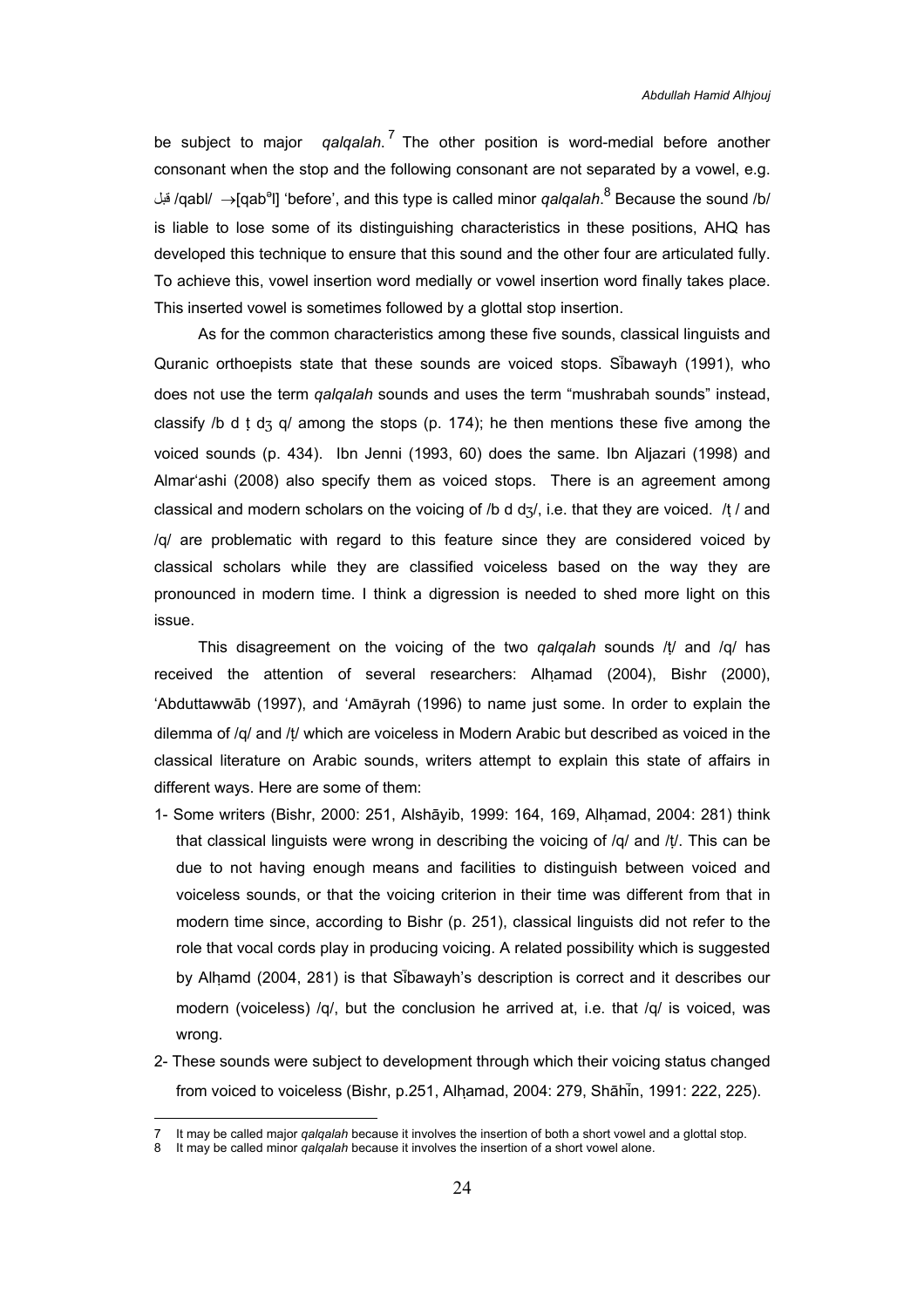3- Classical linguists might describe different /q/ and /t/ from those that exist nowadays in Arabic (Bishr, 2000:252- 278, Alshāyib, 1999: 164-169).

Again it is hard to prove beyond reasonable doubt any of these points of view. But in my opinion, the voicing feature on its own is unimportant in the first place to decide whether a stop is subject to *qalqalah* or not. Bishr (2000, 387), on the other hand, agrees /q/ was a voiced sound, but adds that regardless of whether it was voiced or voiceless, it is subject to *qalqalah*.

Another piece of evidence which points to the fact that voicing is not a prerequisite of *qalqalah* can be taken from the /d/ sound. If we agree with the description of the classical linguists that this sound is a voiced fricative, what has prevented it from becoming a *qalqalah* sound when it became a stop as it is pronounced in Modern Arabic?

In this paper, a different explanation is presented to deal with the problems regarding the role of voicing in *qalqalah*, i.e., the exclusion of the voiced plosive /d ̣/ and the inclusion of the voiceless /q/ and /t/ in the sounds that undergo *qalqalah*.

The second part of the description of *qalqalah* sounds, i.e. being stops, is on the whole not subject to contention since the sounds  $/b$  d t  $q /$  are undoubtedly plosives/stops, and the first and major part of the affricate  $/d\alpha$  is indisputably composed of a stop sound, i.e., /d/. As is well-known, the stops / b d t q/ are articulated in two major phases: stopping the air stream completely somewhere in the oral cavity and releasing it suddenly. The affricate  $\frac{d}{3}$  lacks the latter stage, i.e. the burst of air release. In more details, these two phases of the articulation of the first four sounds can be extended to four: closure, compression, release and post release. If the four phases are achieved, the phonetic identity of the sound cannot be confused with other sounds. But, since sounds are not normally made in isolation and that they are naturally part of larger units, the speaker does not have time to go through all four phases. In other words, during speaking at normal speed, one may find time to make a stop sound by going through two or sometimes one phase only. And for this reason, it is sometimes hard to distinguish /t/ from /d/ in pre-pausal word-final positions or in consonant clusters because of not achieving, for example, the release and post release phases. This state of affairs may have led Arabic to develop the phenomenon of *qalqalah* to ensure that the sounds / b d t ̣  $d_3$  q/ are clearly recognized in certain positions.

Since the *qalqalah* sounds comprise voiced as well as voiceless stop sounds, one may legitimately ask about the reasons that explain the absence of the voiceless plosives /t k/, the voiced plosive /d  $/$ , and the glottal stop  $/2/$  from the list. Several proposals have been put forward to explain the absence of the voiceless stops /t/ and /k/ from the list. One of them is the degree of aspiration and friction these sounds are said to end with in word-final positions. Almar'ashi (2008, 149) describes the sound that accompanies the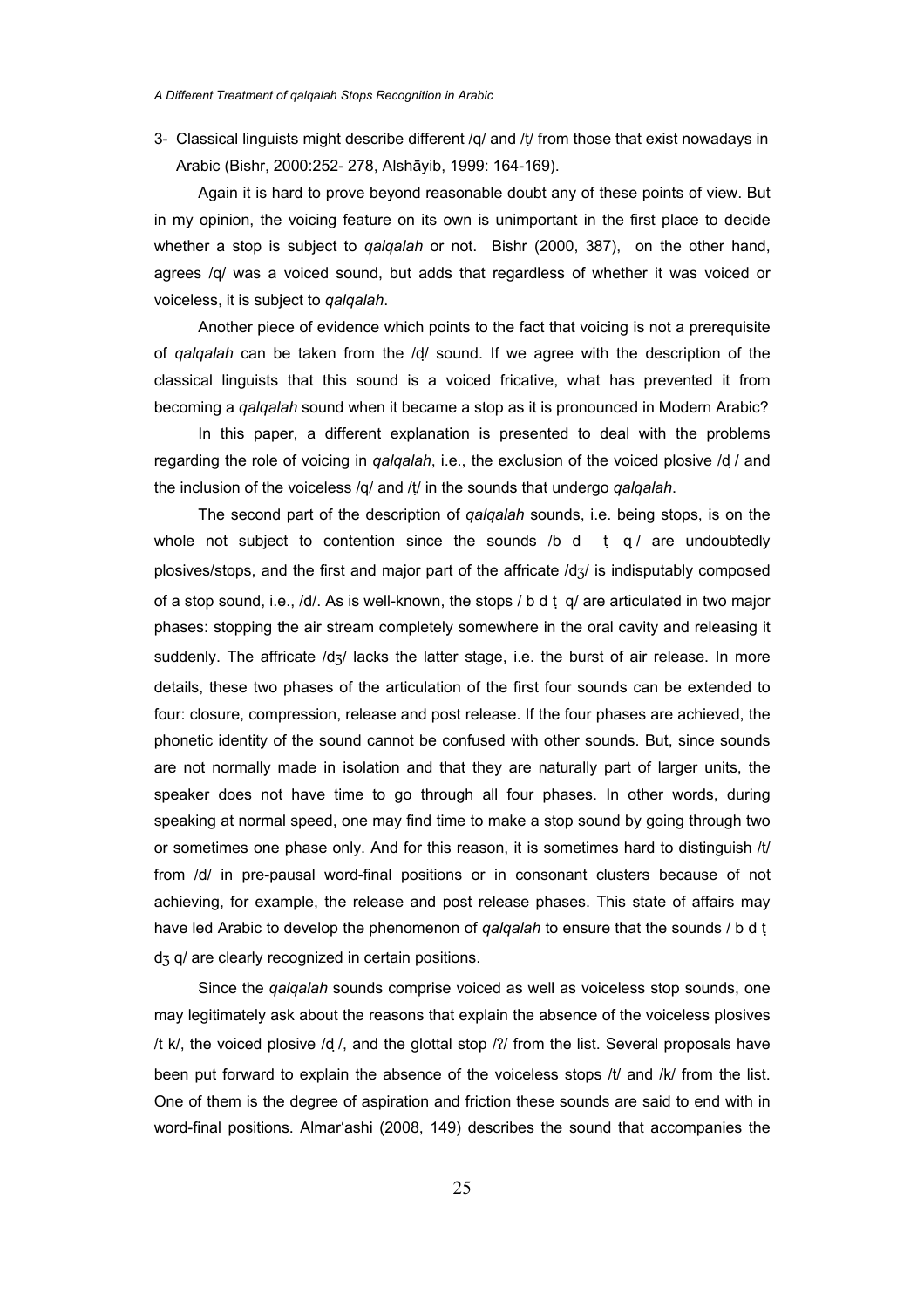release of [k] and [t] in a way, which among other things, reveals an awareness of the phenomenon of aspiration. He refers to a weak whispering sound that accompanies a continuous rush of air which is typical of voiceless stops, but the weakness of this accompanying extra/released sound disqualifies /t/ and /k/ from being subject to *qalqalah*. The possible affricated pronunciation of  $/t/$  and  $/k/$  also bar them from undergoing *qalqalah*. 'Amayrah (1996, 210) considers allophonic varieties of /t/ like the one that ends with a hissing sound similar to /s/, hence an affricate, or the possibility of the tongue slipping away from the alveolar ridge towards the palate. The affrication process is even clearer in the case of /k/ through which some speakers of Arabic, both in the past and now, change it to [t[] or [ts]. When /t/ and /k/ are aspirated or changed to affricates, this grants that they are released because of ending with a continuant sound, i.e.  $\lceil \frac{h}{s} \rceil$ , and this is, in the viewpoint of some ('Amayrah, 1996, 210-212), sufficient to make these two sounds easily distinguishable in word-final position and pre-consonantal positions and consequently not subject to *qalqalah*.

In my opinion, *qalqalah* is not determined solely by voicing. In the case of these plosives, voicing interacts with emphasis. To the best to my knowledge, Alhamad (2004) may be the only writer who refers to this point. Discussing the participation of  $/t /$  and  $/q/$ in *qalqalah* and considering their description as voiced by classical linguists and their status as voiceless in Modern Arabic, Alhamad (p.119) briefly comments on this situation saying that "the reciters of the Holy Quran in our time and the speakers of Arabic are keen to ensure that these two sounds are subject to *qalqalah* as if the emphasis [being emphatic] they have ……… strengthens the sound that follows them [the inserted vowel] and makes them similar to the voiced plosives which are subject to *qalqalah*" (Ibid.). The writer does not explain the relationship between emphasis and voicing in enhancing or hindering the possibility for the stop to take part in this process. The role of emphasis and voicing will be commented on below.

In my opinion, the sounds  $/t$  k/ are not part of this phenomenon not because of their voicelessness alone but because they are [-emphatic] $9$ . Therefore, these two sounds are

not subject to *qalqalah* since they are  $|$   $^{continuant}$   $|$ 

 $\overline{a}$ 

 $\overline{\phantom{a}}$  $\overline{\phantom{a}}$  $\overline{\mathcal{L}}$ ⎦  $\overline{\phantom{a}}$  $\parallel$ ⎢ − *emphatic*  $\|$  $\vert$  – *continuant*  $\vert$ . ⎣  $\mathsf{L}$ − *voiced* − *sonorant*

Put another way, voiceless plosives are subject to *qalqalah* when they are [+emphatic]. As for modern /d /, it is a voiced plosive like /b d/, a fact that makes it

<sup>9</sup> The feature [±emphatic] is used here instead of the features [±flat], [±RTR] (Retracted Root Tongue), ±[pharyngeal] and [±back] which have been used in the literature. This is in agreement with several writers who have worked on the phenomenon of emphasis in Arabic and other languages, e.g. Laufert & Baer (1988) and Jongman et al (2011). This is done to avoid some of the contextually emphatic sound in Arabic e.g. vowels.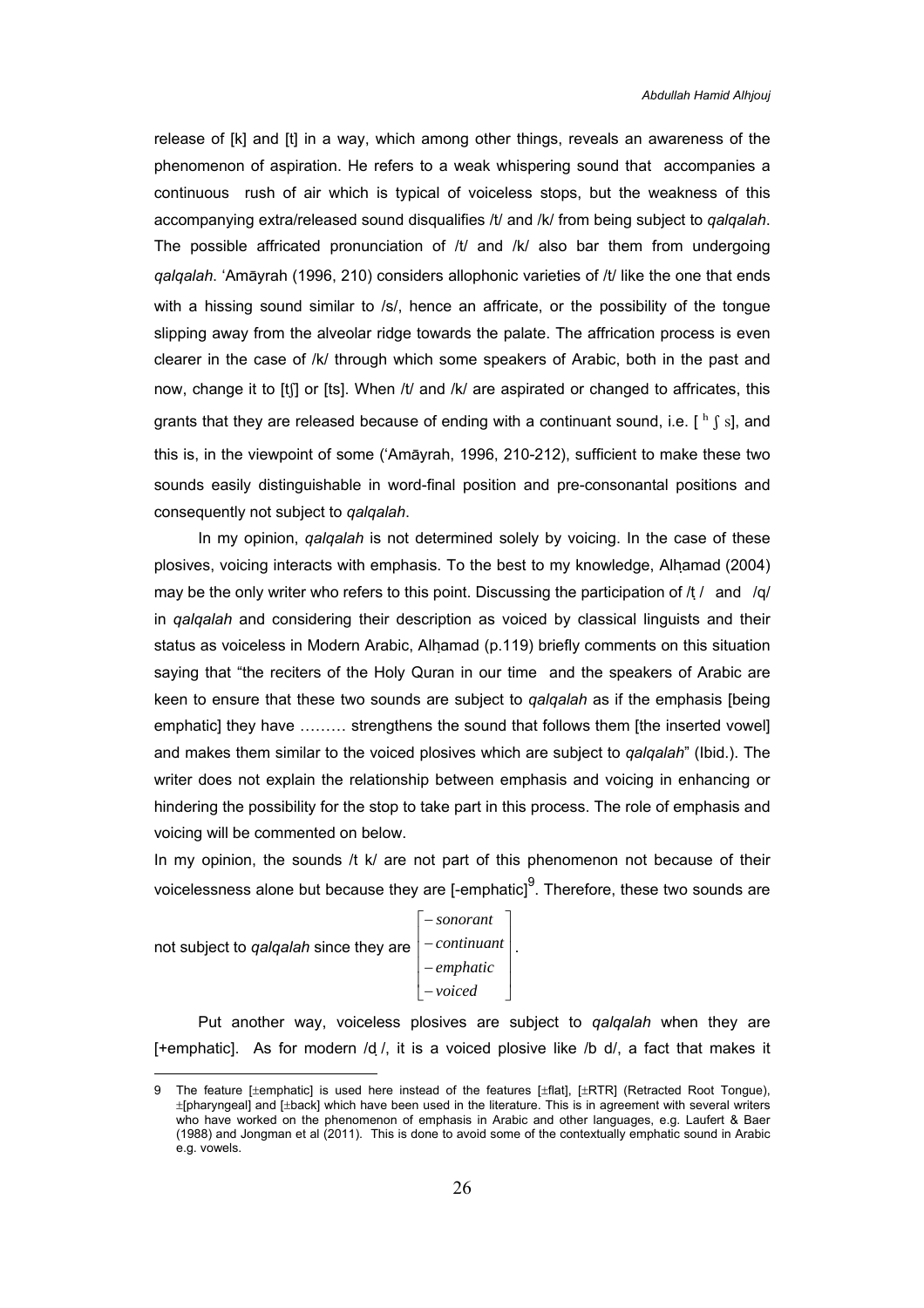theoretically eligible to undergo *qalqalah*, but it does not. The difference between /d ̣/, on the one hand, and /b d/ on the other is that the former is [+emphatic] while the latter are

not. Put differently, for  $\big|-continuant\big|$  $\overline{\phantom{a}}$  $\overline{\phantom{a}}$ ⎦ ⎤ ⎢ ⎣ + *voice*  $\mathsf{I}$  $\vert$   $\vert$   $\vert$   $\vert$   $\vert$   $\vert$  sounds to undergo *qalqalah*, it is stipulated that they ⎡ − *sonorant*

be [-emphatic]. For this reason,  $/d /$  is excluded from the five-sound list since it is [+emphatic].

The relationship between emphasis and voicing can be explained in another way. If two sounds are theoretically subject to *qalqalah*, e.g. the homorganic /d/ and /d ̣/, because they are plosives and voiced, Arabic chooses the non-emphatic one to take part in this process, i.e.  $/d$ . When two homorganic voiceless stops are present, e.g.  $/t$  and  $/t$ , it is the voiceless emphatic sound that undergoes *qalqalah*, i.e. /t /at the expense of the non-emphatic voiceless stop. In other words, if both exist in Arabic, it is not possible for the emphatic and non-emphatic stop sounds to be among *qalqalah* sounds. As for /q/ and since there is no voiced counterpart of this sound in Arabic and because of being [+emphatic], it undergoes this process.

The exclusion of the glottal stop from the sounds subject to *qalqalah* can be explained in two ways. The first concerns the tendency among the speakers of some classical prestigious dialects of Arabic, the Arabic of Quraysh for example, to avoid /?/ in one of the following ways: replacing the glottal stop by means of lengthening the following vowel<sup>10</sup>, transferring it to another position or by means of deletion. Second, if *qalqalah* is viewed partially as the insertion of a glottal stop, it will be inconceivable to insert a glottal stop after another glottal stop.

As for the quality of the vowel inserted after the five stops, it is often described as a 'suwayt', i.e. the diminutive form of 'sawt': a sound (Sibawayh, 1991: 174; Alsamirra'i in Mar'i, 1993: 122; Ibn Manzūr, 1992). This sound is more specifically described as a very short vowel, an incomplete vowel, a sound similar to a vowel, or a snapped vowel, as it were, (Alhamad, 2004: 120, Alsa'rān, 1961: 161-162). This vowel sound is so short that it cannot be assigned to any of the vowel phonemes known in Arabic ('Amāyrah, 1996, 198, Bishr, 2000: 380). Reciters of the Holy Quran are warned against exaggerating this sound so as not to reach the status of a full vowel (Ibn Aljazari, vol. 1, 162). It must be remembered that this vowel sound is complementary to the stop and results from the articulators moving away from each other ('Amāyrah, 1996: 198). Based on this, I disagree with the scholars who describe the vowel materialised in *qalqalah* as an open front vowel 'fathah'. It is also difficult to agree with the scholars who describe it as either

<sup>10</sup> This phenomenon is called 'Tashil' and it is perfectly acceptable in the speech of some classical tribal dialects of Arabic and the recitation of Quran according to the science of Qira'at.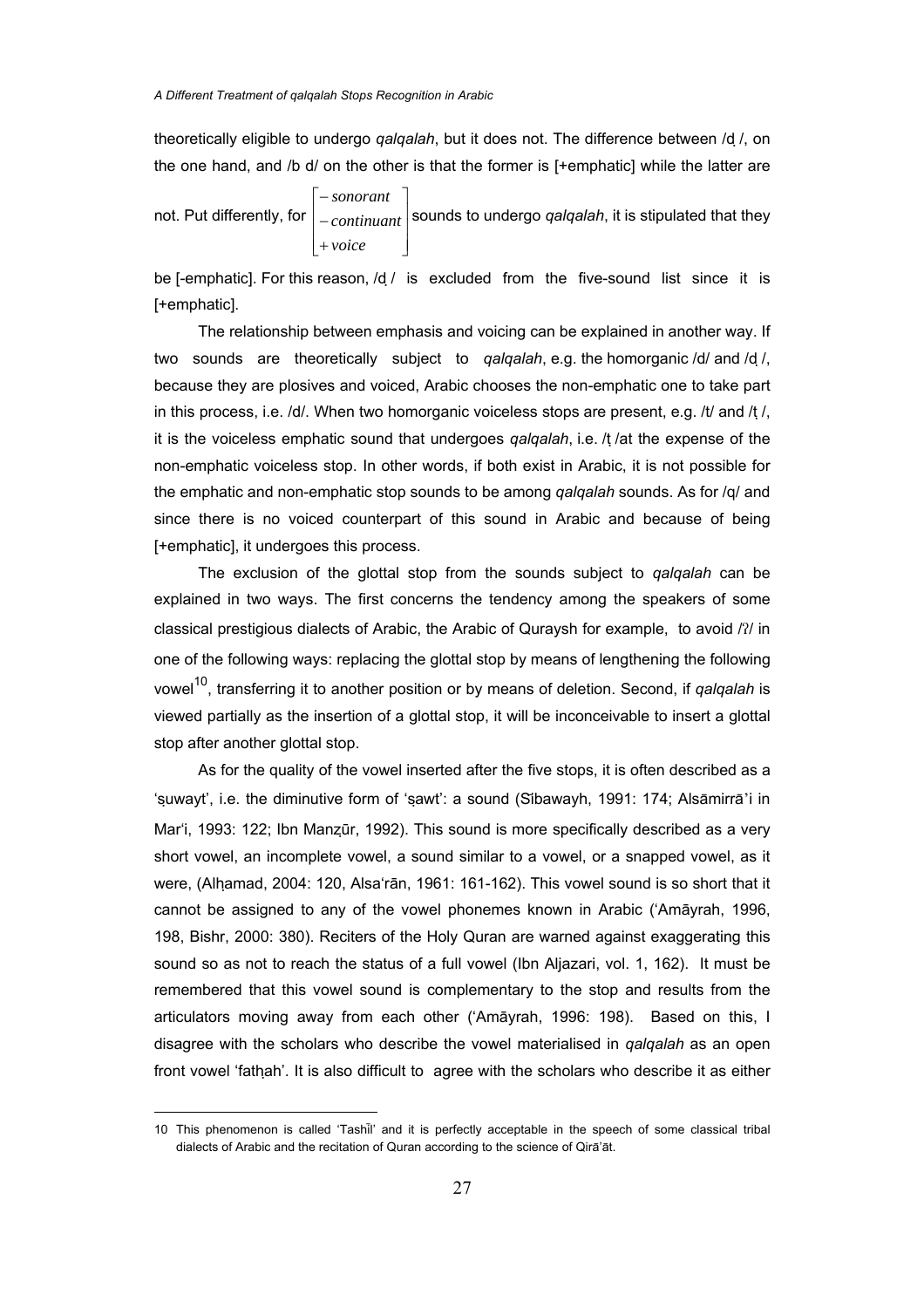a short close front vowel 'kasrah', a short open front vowel 'fathah' or a short close back vowel 'dhammah' depending on the preceding vowel (Ibid.). If it is possible to perceive the resultant sound as one of the preceding possibilities, we are faced with a situation in which there is a full identifiable vowel phoneme not with one whose quality is indeterminate. I agree with Alsa'rān (1961, 162) who describes the vowel that accompanies *qalqalah* sounds as a weak central vowel. Gadoua (2000) suggests using the symbol for the schwa [a] to represent the post-*qalqalah* sounds since schwa is not vowel phoneme in Arabic. Mitchell (2004) also refers to the articulation of *qalqalah* sounds in Quranic recitation "with a central vocalic-off glide". To support this point of view, let's compare two words: a word with a complete identifiable vowel and another word with a vowel which results from *qalqalah*. These words are اَنَّقَنَا [xalaqana] 'He (has) created us' and الَّذَ [xalaqona] 'We (have) created'. It seems clear that whereas it is easy to assign the third vowel in the first word to the open front unrounded category of vowels in Arabic, the decision is difficult, if at all possible, with regard to the third vowel in the second word. Consequently, the post /q/ vowel in the second word is best viewed as a phonetic vowel that completes the articulation of the preceded *qalqalah* sound, i.e. /q/ as a result of a full release of this stop sound.

#### **4- Are / b** *d* **t ̣d q / subject to the same degree of** *qalqalah***?**

Among the five sounds,  $/q$  is said to experience a more complete or a clearer degree of *qalqalah* than the remaining four (Almar'ashi, 2008: 149; Makki, 1996: 125). In other words, it is the sound the articulators of which experience the strongest degree of *qalqalah* 'unrest' and may be followed by the 'strongest' possible short vowel. The word final /q/ in فوق] fawq] 'above' has more *qalqalah* than any of remaining *qalqalah* sounds in the same position. /q/ is even subject to a stronger degree of *qalqalah* when it occurs word finally and simultaneously as part of a geminate as in حقّ [hagg<sup>3</sup>] 'truth/ correctness'. /b/, on the other hand, as in the word  $\lim_{n \to \infty}$  [sabab<sup>32</sup>] 'reason' is said to be subject to the weakest degree of *qalqalah*. It seems that the [+back] *qalqalah* sound, i.e. /q/, is subject to more *qalqalah* that [-back] sounds like the stop /b/. Theoretically, this may mean that the degree of *qalqalah* decreases gradually when we move from [+back] *qalqalah* sounds to [-back] ones. This may be due to stops experiencing a "…decrease in duration of the closure interval as place of articulation moved further back in the mouth" (Flege and Port, 1981). It seems that the shorter the time of closure, the more difficult it is to recognize the stop, and, consequently, Arabic utilizes *qalqalah* to enable listeners to identify the stop at hand.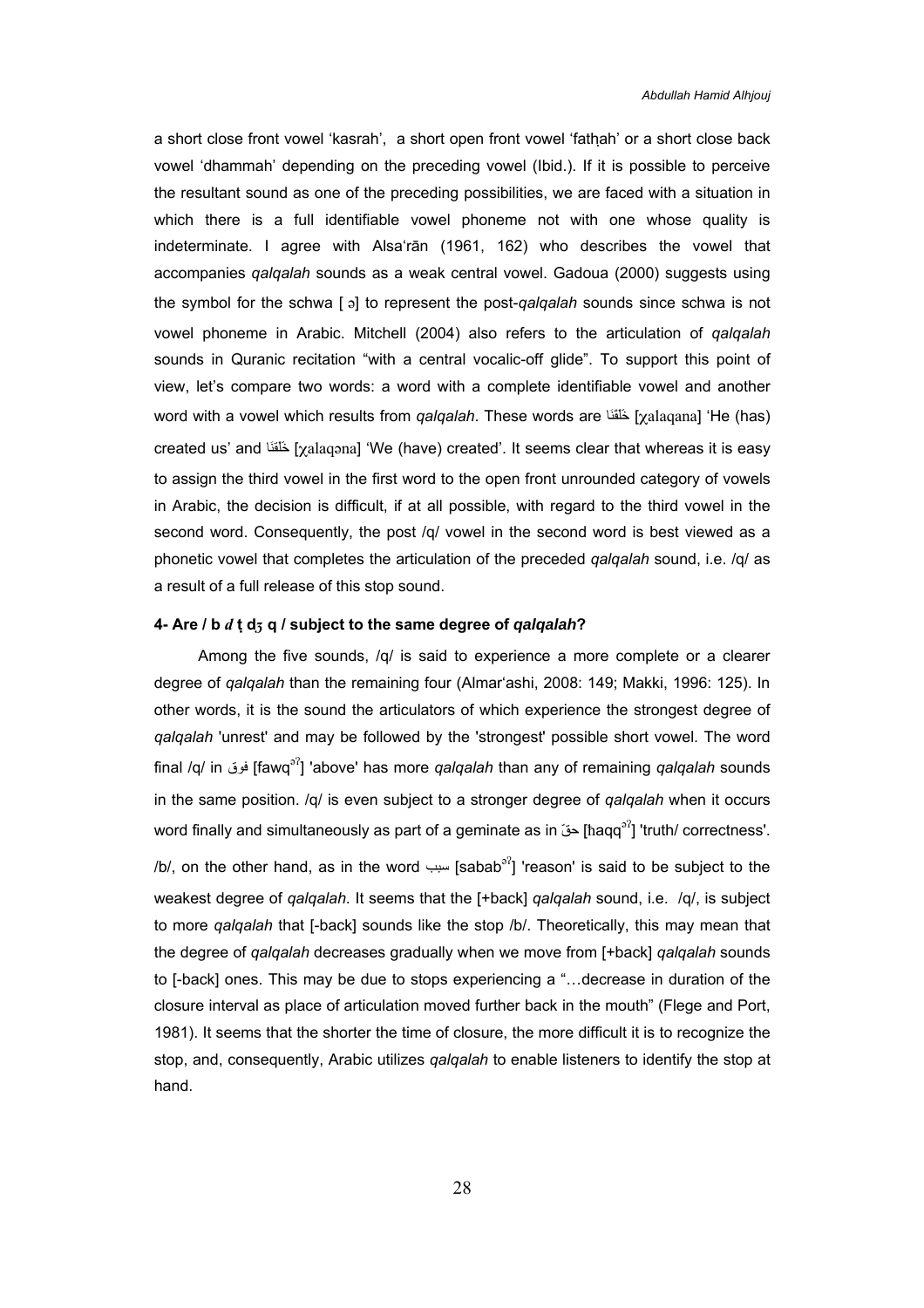#### *5- Qalqalah* **stops as a natural class**

The five sounds seem to represent a natural class since they can be characterised by a number of distinctive features. First, the group represents stop sounds which can be specified as [-continuant] (Chomsky and Halle (1986, 317); Sommerstein (1977, 103); Katamba (1989, 50)). There is no need to further distinguish between the plosive members of this group, i.e. /b d t g/ and the affricate /d $\alpha$ / since the five sounds behave the same in this phenomenon.

The feature [±voice] is problematic since *qalqalah* sounds include both voiced and voiceless stops (cf. Section 3). The discussion in that section leads to the conclusion that voicing is not a requirement for a stop to take part in *qalqalah*. And even when it is relevant, it is discussed together with the feature [±emphatic]. In other words, it is possible to accept the fact that *qalqalah* stops can be voiced and voiceless, and yet they form a natural class without resorting to the feature [±voice]. To put differently, the two features [±voice] and [±emphatic] can be taken together to qualify or disqualify a stop to the class of sounds that can undergo *qalqalah*.

 Another feature has been proposed to distinguish *qalqalah* stops not only from other sounds in Arabic but from other Arabic stops as well. The feature [±*qalqalah*] has indeed been introduced by some researchers, e.g. Alfozan (1989: 41), Mitchell (2004), and Laufert and Baer (1988). Second, the idea of the interaction between voicing and emphasis which is already introduced in this paper (cf. Section 3) is another alternative in which two existing features, i.e. voicing and emphasis, are used to give explanation to the membership of some (voiceless) stops, i.e. /q/ and /t/, and the absence of some voiceless stops from the list, i.e. /k/ and /t/. The same notion can be used to explain the exclusion of /d/ which is similar to the *qalqalah* sounds /b/, /d/, and /d3 / in being stop and in voicing. In wait of further research in this area, the second alternative may present a new feasible approach to deal with the *qalqalah* sounds in AHQ.

#### **6- Is** *qalqalah* **used in varieties other than AHQ?**

It is not difficult to notice that *qalqalah* nowadays is used mainly in the recitation of the Holy Quran. However, it is not hard either to find some examples of the application of *qalqalah* by some speakers of Arabic particularly preachers and scholars of Sahri'ah<sup>11</sup> even when they do not recite from the Holy Quran. And even speakers of Arabic who are knowledgeable in the language and those who intend to sound formal may use *qalqalah* in their speech.

As for Classical Arabic, it can be inferred from the way classical linguists of Arabic such as Sibawayh (1991, 174) and Ibn Jenni (1993, 63) discuss the phenomenon of

<sup>11 &</sup>quot;the revealed, or canonical, law of Islam" (Wehr, 1974).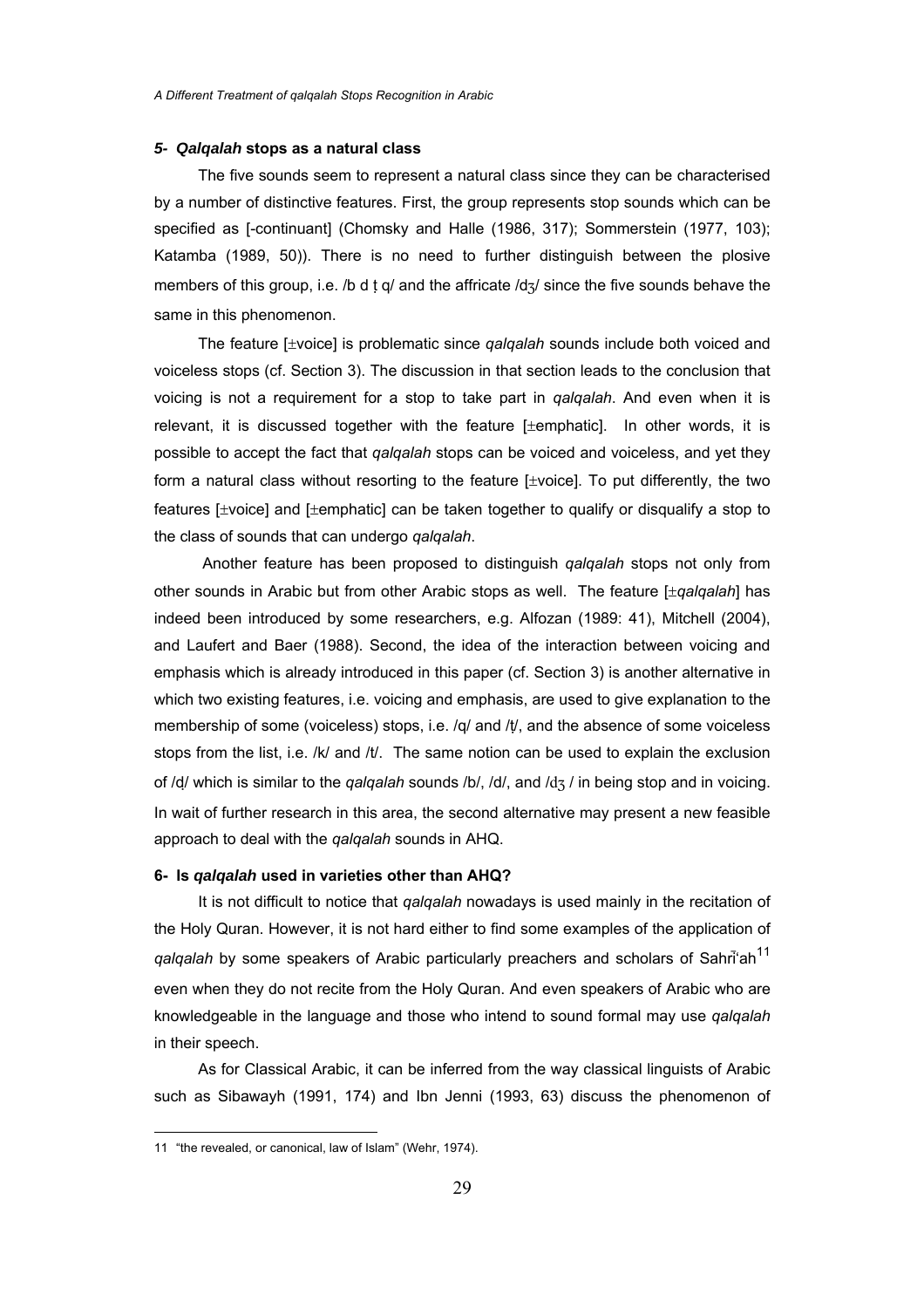*qalqalah* as any other aspect of Arabic, that is, without treating it as characteristic of the pronunciation of the Holy Quran only. Based on this, it can be said that before and during the time of these scholars, *qalqalah* was an ordinary aspect of the Arabic spoken then.

## **7- Does** *qalqalah* **occur in other languages?**

Phenomena similar in varying degrees to *qalqalah* occur in other languages. Campbell (2004, 37) cites two languages in which vowels are inserted after certain sounds. In Spanish, a vowel is 'sporadically' inserted before word-final [d] as in huespede from huespede 'guest'. Interestingly, the oral stop /d/ is one of the stops subject to *qalqalah* and consequently to vowel insertion in Arabic. In Arandic languages (spoken in Australia), /a/ is inserted finally in words that end in consonants. The insertion of vowels in post word final consonant positions also takes place in some dialects of Italian and Hebrew, bearing in mind that the latter belongs to the same language family of Arabic. Vowel insertion after word final stops is also attested in loanword adaptation as witnessed in the performance of Koreans adapting English words by adding the vowel  $[i]$  (Kang, 2003). A similar tendency is attested in the performance of speakers of Brazilian Portuguese when adapting English words (Baptista and Watkins, 2006, 7).

Glottalisation in English appears to be a related phenomenon in which a glottal stop is inserted before the voiceless stops [p t k t[] when they occur syllable- medially or finally. Sometimes the glottal closure – which yields a glottal stop – occurs after the stop, and this form of glottalisation (Wardhaugh, 1977: 39) is similar to what happens to the Arabic stops subject to *qalqalah*, particularly in prepausal word final positions. The difference between glottalisation in English and *qalqalah* in Arabic is that the former applies to voiceless stops only, whereas the latter applies to a certain group of both voiced as well as voiceless stops.

#### **8- Conclusion**

As has already been stated, the aim of this paper is to investigate the recognition of *qalqalah* stops in the Arabic used in the recitation of the Holy Quran. /b d t d<sub>3</sub> q/ are the five sounds subject to *qalqalah* in the opinion of the majority of classical and modern linguists and specialists in Quranic recitation. The pronunciation of these sounds, when occurring finally before a pause or as part of a consonant cluster, is accompanied by a short and an incomplete vowel to ensure their full articulation so that their identity is not confused with any other sounds. The five sounds that undergo this phenomenon are all stops which can be voiced (/b d d $\frac{1}{2}$ ) or voiceless (/q t ). Voicing on its own is not found to play a decisive role in whether a stop is a *qalqalah* sound or not. In the case of the stops  $/t$  k  $\frac{2}{1}$ . Arabic has developed ways to ensure their full articulation in the positions referred to like aspiration and affrication in the case of /t k/, and deletion or changing into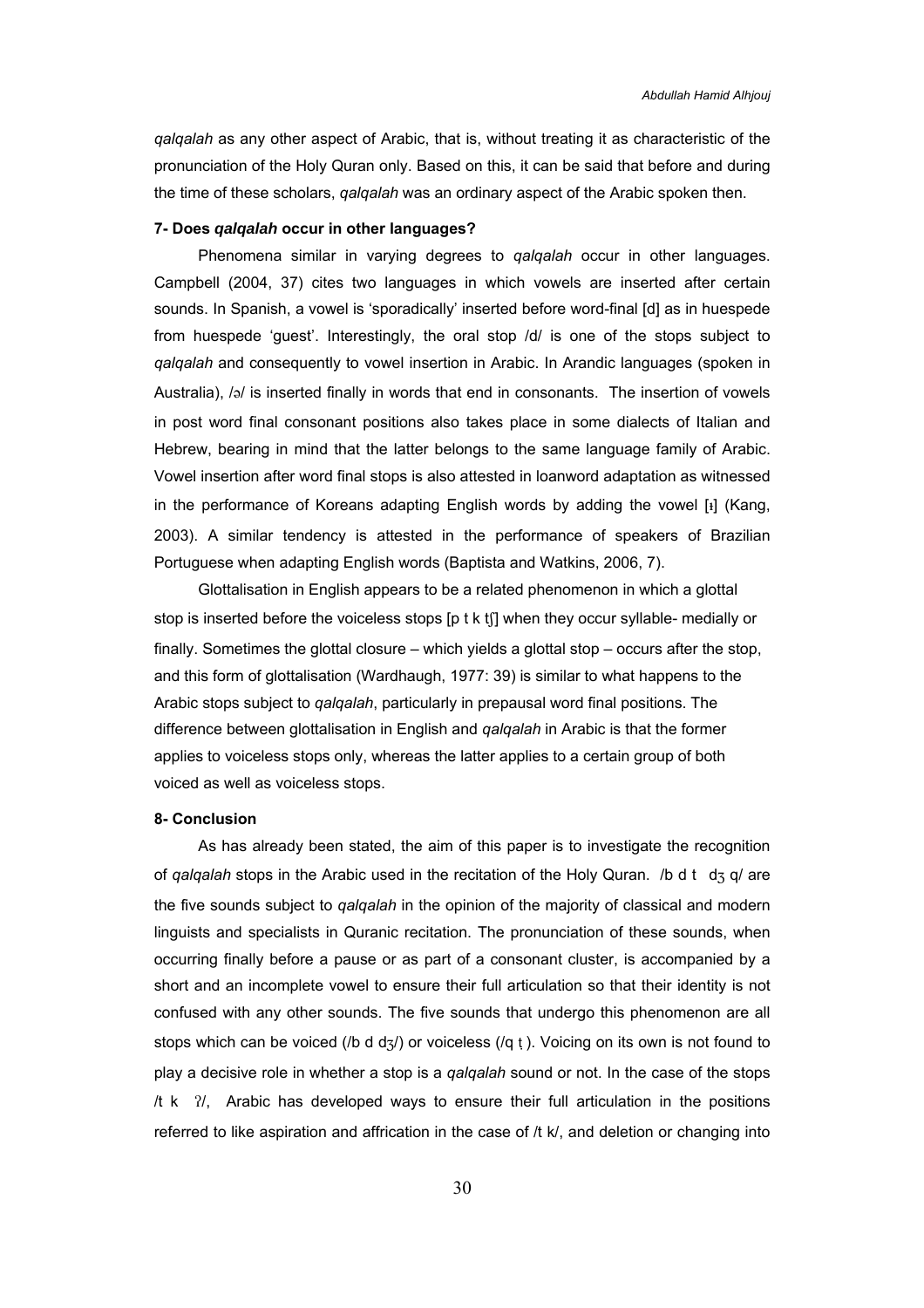vowel in the case of /2/, and this leads to excluding them from being subject to *qalqalah*. Despite the fact that  $/ d / i s a$  voiced stop like  $/ b d d z / i t d$  des not take part in this process because of being [+emphatic]. It seems that if a stop is both voiced and emphatic, it does not take part in *qalqalah*. To put it differently, a voiced stop is subject to *qalqalah* if it is [-empahtic], e.g. /b d d<sub>3</sub>/. Voiceless stops, i.e. / t q/, on the other hand, undergo *qalqalah* since they are specified [+emphatic].

It is worthy of noticing that *qalqalah* is mainly characteristic of the recitation of the Holy Quran, though it seems from the literature on the sounds of Arabic that it was a feature of Arabic in general at one stage.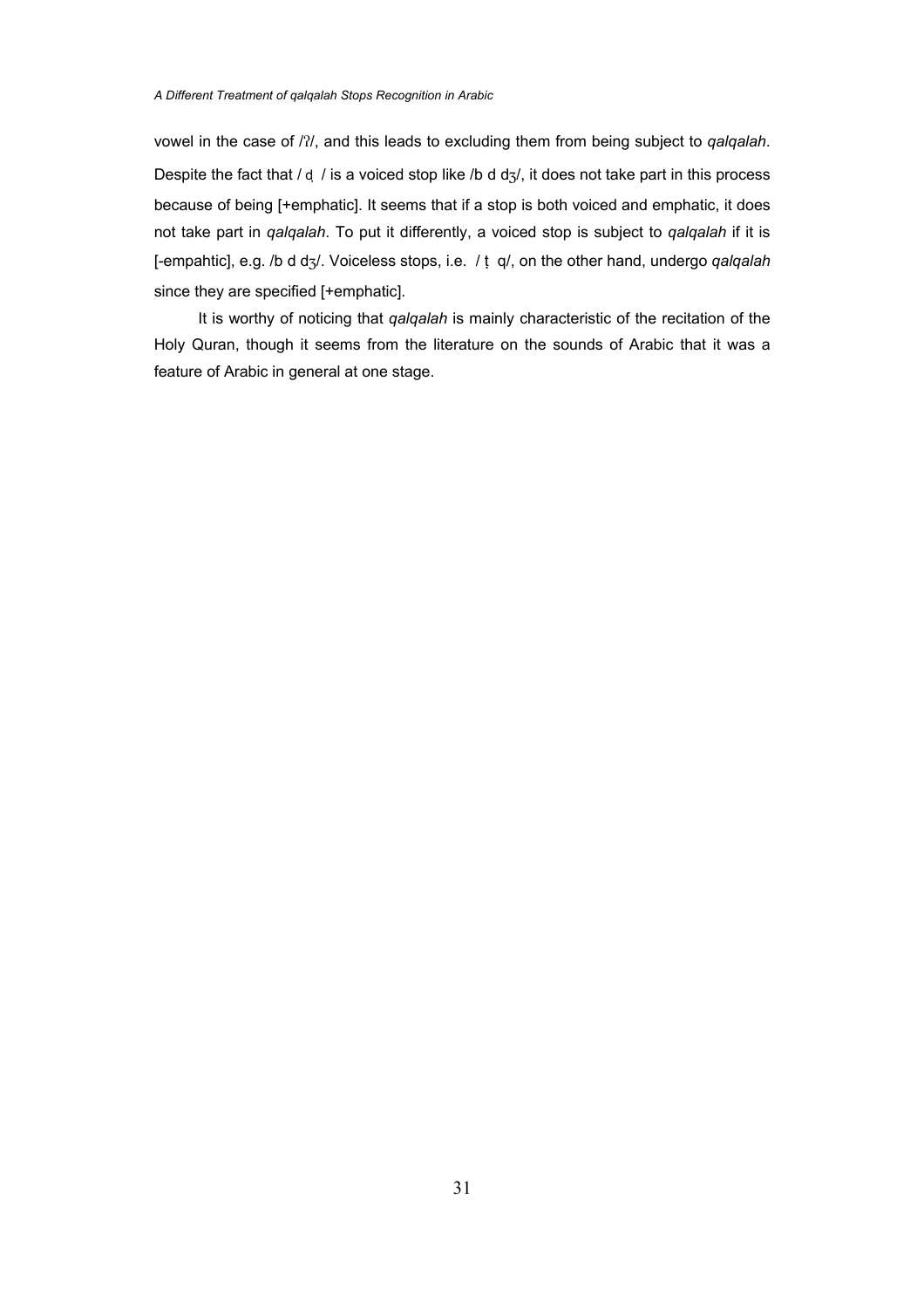# مقاربة مختلفة للتعرف على أصوات القلقلة في اللغة العربية

الدكتور عبدالله حامد الحجوج

# **ملخص**

يهدف هذا البحث إلى دراسة الطريقة التي يمكن التعرف من خلالهـا علـى مجموعـة مـن الأصـوات الوقفيـة فـي اللغـة العربيـة المستخدمة في تجويـد القـرآن الكـريم. هـذه الأصـوات الوقفيـة هـي / ب د ط ج ق/ تشـترك فـي ظـاهرة تسـمى القلقلـة والتـي تعنـي إقحام شبه حركة ( مع إقحام الصوت الوقفي الحنجري /الهمزة أحيانـا) لتحديـد هويـة هـذه الأصـوات عنـدما تكـون فـي نهايـة الكلمـة قبل الوقف أو في وسط الكلمة كجزء من التتابعات السـاكنة. إن مـن المسـائل الشـائكة التـي تتعلـق بظـاهرة القلقلـة هـي أن مجموعـة الأصوات التي تتأثر بهذه الظاهرة تشمل أصـواتاً وقفيـةً مهموسـةً وأخـرى مجهـورة. لقـد تـم تقـديم بعـض المقترحـات لتفسـير ذلـك ومن بينها أن هناك تفاعلاً بين صفتي التفخيم و الجهر/الهمس يفسر وجود صوتي /ط ق/ المهموسين إلى جانب أصـوات /ب د ج/ المجهورة. وتم استخدام نفس المقترح لتعليـل غيـاب الـوقفيتين المهموسـتين /ت ك/ وصـوت الوقفـة المجهـور /ض/ مـن الأصـوات المقلقلة. كما و يشمل النقاش بحث أسباب أخرى لعدم وجود الوقفيات /ت ك ء/ ضمن قائمة أصوات القلقلة. **كلمات مفتاحية:** اللغة العربية، القرآن الكريم، إقحام الحركة، الجهر/الهمس، القلقلة، التفخيم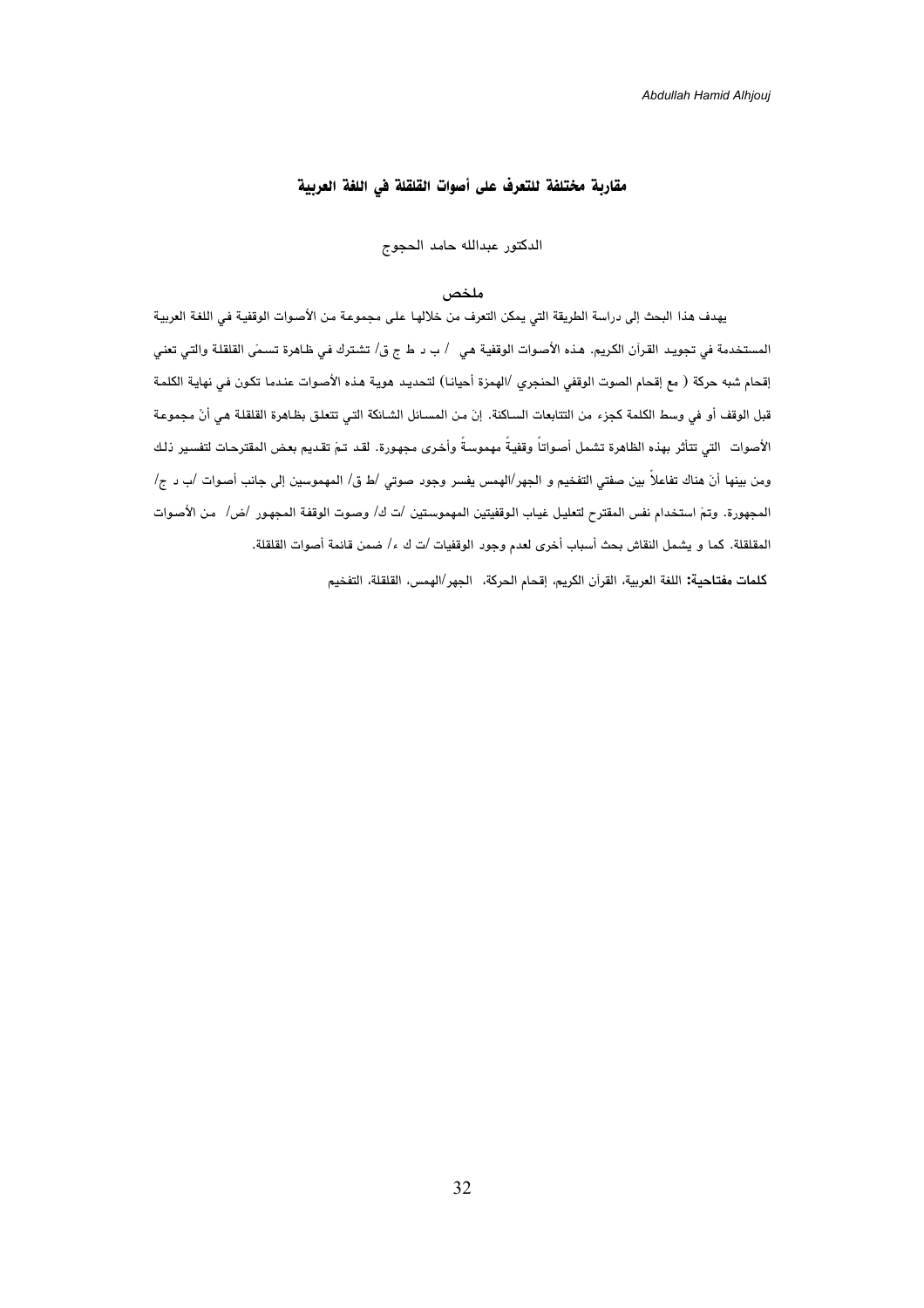*A Different Treatment of qalqalah Stops Recognition in Arabic* 

#### **References**

- **'**Abduttawwāb, Ramadhān. 1997. *'Attatwwur 'Allughawyy: Mazāhiruh, 'Ilaluh wa Qawaninuh*. Cairo: Maktabat Alkhānji.
- Alfozan, Abdulrahman.1989. Assimilation in Classical Arabic: A phonological study. PhD diss., University of Glasgow.
- Alhamad, Ghānim. 2004. *'Almadkhal 'ila Aswāt Al'arabiyyah*. Amman: Dār **'**Ammār.
- Almar**'**ashi, Muhammad Bin Abi Bakr (died 1150 H/1737 AD). 2008. *Juhd Almuqill*. Collated by Salim Qadduri Alhamad. Amman: Da r **'**Amma r.
- Almubarrid, Abu 'Al**'**abbas Muhammad (died 285 H/ 899 AD). 1963. *Almuqtadhab*. Collated by Muhammad **'**Udhaimah. Cairo: 'Alam Alkutub, Vol. 1.
- Alsa**'**rān, Mahmud. 1961. *'Ilm* '*Allughah*. Beirut :Dār Alnadhah Al**'**arabiyyah.
- Alshāyib, Fawzi. 1999. *Muhādharāt fi 'Allisāniyyāt*. Amman: Ministry of Culture.
- 'Amayrah, Isām**'**il. 1996. Nazarat fi Attatwwur 'Alsawti lil **'**Arabiyyah, Mathal min Zahirat Alqalqalah wa 'Al'aswat 'Al'infijariyyah. In, Buhuth fi 'Al'istishrāq wa 'Allughah. Amman: Dar Albashir.
- Baptista, Barbara O., and Michael Watkins. 2006. Introduction. in English with a Latin beat: studies in Portuguese/Spanish-English interphonology, ed. Barbara O. Baptista and Michael Alan Watkins. John Benjamins Publishing Co., Amsterdam, The Netherlands.
- Bishr, Kamāl. 2000. *'Ilm 'Al'aswāt*. Cairo: Dār Gharib.
- Campbell, Lyle. 2004. *Historical Linguistics: An introduction*. Edinburgh: Edinburgh University Press.
- Chomsky, Noam and Morris Halle. 1968. *The Sound Pattern of English*. New York: Harper & Row.
- Donegan, P.J. 2002. "Phonological processes and phonetic rules". In Future challenges for natural linguistics, ed. K. Dziubalska-Kołaczyk and J. Weckwerth, 57– 82. Mün-chen: Lincom Europa.
- Dosuna Julian Mendez. 2011. "Can weakening processes start in initial position? The case of aspiration of /s/ and /f/". In Natural Phonology: The State of the Art, ed. Bernhard Hurch and Richard Rhodes, 97–106. New York: De Gruyter Mouton.
- Flege, James Emil and Port, Robert. 1981. Cross language phonetic interference: Arabic to English. *Language and Speech*, 24(Part 2), 125-146.
- Gadoua, 'Abdulhamid H. 2000. Consonant clusters in Quranic Arabic. *Cahiers linguistiques d'Ottawa*.28, 59-85.
- Ghanem, Romy. 2010. "Intelligibility of Word-Final Voiced and Voiceless Consonants Produced by Lebanese Arabic Speakers with Respect to Vowel Length". MA thesis, Ohio University.
- Gonet, Wiktor. 2001. Duration of R.P. Monophthongs in Monosyllabic Words. *klio.umcs.lublin.pl/~gonet/papers/vowdur.pdf*
- Grandgent, C. H. (1895). English in America. Die Neuren Sprachen II, 443-467.
- 'Ibn 'Abi Ṭālib, Makki (died 437 H/ 1045 AC). 1996. *Arri'āyah Litajwid 'Alqirā'ah wa Taḥqiq Lafz Attilāwah*. Collated by Aḥmad Ḥasan Faraḥat. Amman: Dār 'Ammār.